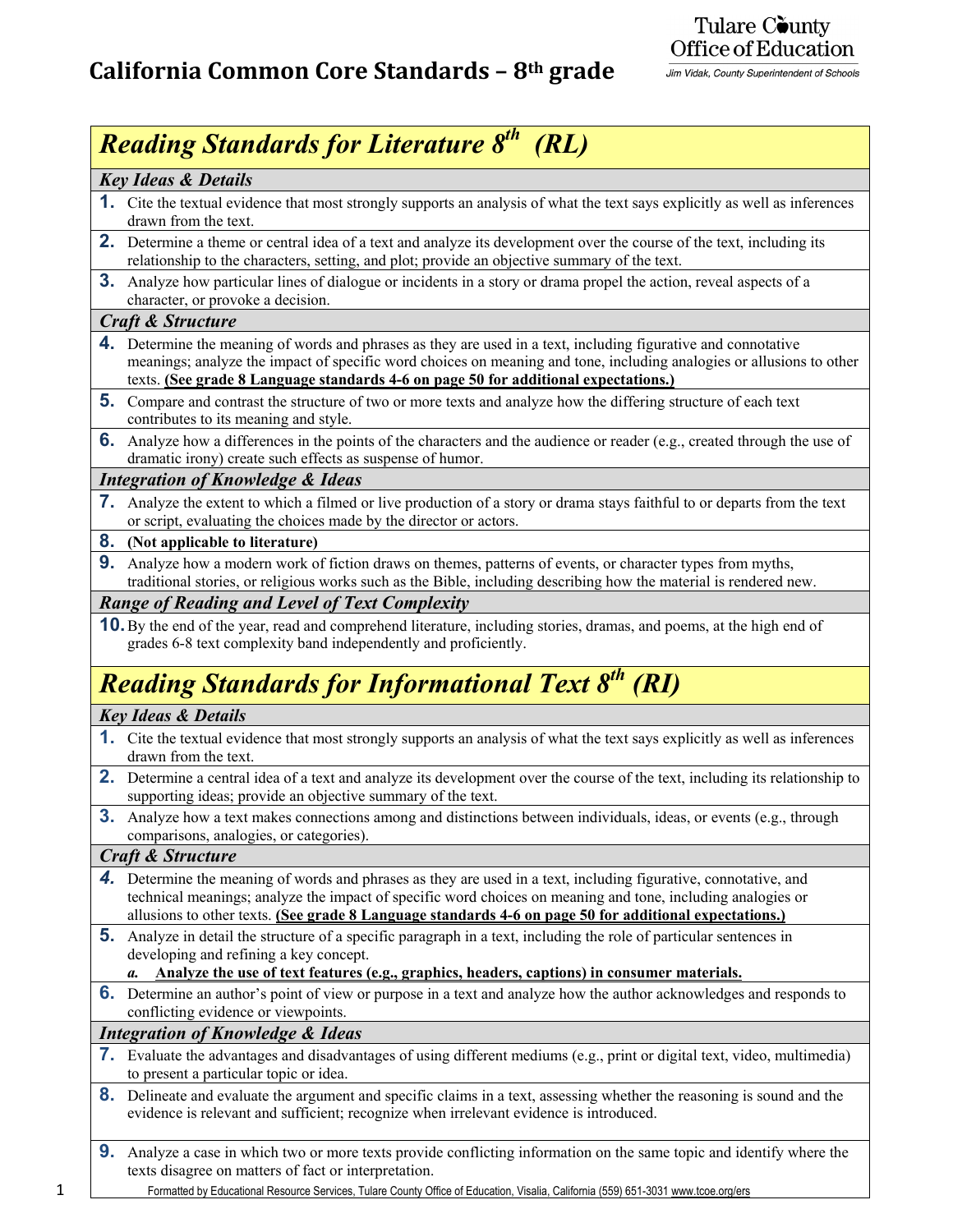## **California Common Core Standards – 8th grade**

Tulare County Office of Education

Jim Vidak, County Superintendent of Schools

## *Range of Reading and Level of Text Complexity*

**10.** By the end of the year, read and comprehend literary nonfiction at the high end of the grades 6-8 text complexity band independently and proficiently.

# *Writing Standards 8th (W)*

## *Text Types & Purposes*

- **1.** Write arguments to support claims with clear reasons and relevant evidence.
	- **a.** Introduce claim(s), acknowledge and distinguish the claim(s) from alternate or opposing claims, and organize the reasons and evidence logically.
	- **b.** Support claim(s) with logical reasoning and relevant evidence, using accurate, credible sources and demonstrating an understanding of the topic or text.
	- **c.** Use words, phrases, and clauses to create cohesion and clarify the relationships among claim(s), counterclaims, reasons, and evidence.
	- **d.** Establish and maintain a formal style.
	- **e.** Provide a concluding statement or section that follows from and supports the argument presented.
- **2.** Write informative/ explanatory texts, **including career development documents (e.g., simple business letters and job applications)**, to examine a topic and convey complex ideas, concepts, and information through the selection, organization, and analysis of relevant content.
	- **a.** Introduce a topic **or thesis statement** clearly, previewing what is to follow; organize ideas, concepts, and information into broader categories; include formatting (e.g., headings), graphics (e.g., charts, tables), and multimedia when useful to aiding comprehension.
	- **b.** Develop the topic with relevant, well-chosen facts, definitions, concrete details, quotations, or other information and examples.
	- **c.** Use appropriate and varied transitions to create cohesion and clarify the relationships among ideas and concepts.
	- **d.** Use precise language and domain-specific vocabulary to inform about or explain the topic.
	- **e.** Establish and maintain a formal style.
	- **f.** Provide a concluding statement or section that follows from and supports the information or explanation presented.
- **3.** Write narratives to develop real or imagined experiences or events using effective technique, relevant descriptive details, and well-structured event sequences.
	- **a.** Engage and orient the reader by establishing a context and point of view, and introducing a narrator and/or characters; organize an event sequence that unfolds naturally and logically.
	- **b.** Use narrative techniques, such as dialogue, pacing, description, and reflection, to develop experiences, events, and/or characters.
	- **c.** Use a variety of transition words, phrases, and clauses to convey sequence, signal shifts from one time frame or setting to another, and show the relationships among experiences and events.
	- **d.** Use precise words and phrases, relevant descriptive details, and sensory language to capture the action and convey experiences and events.
	- **e.** Provide a conclusion that follows from and reflects on the narrated experiences or events.

## *Production & Distribution of Writing*

- **4.** Produce clear and coherent writing in which the development, organization, and style are appropriate to task, purpose, and audience. (Grade-specific expectations for writing types are defined in standards 1-3 above.)
- **5.** With some guidance and support from peers and adults, develop and strengthen writing as needed by planning, revising, editing, rewriting, or trying a new approach focusing on how well purpose and audience have been addressed. (Editing for conventions should demonstrate command of Language standards 1-3 up to and including grade 8 on page 52.)
- **6.** Use technology, including the Internet, to produce and publish writing and present the relationships between information and ideas efficiently as well as to interact and collaborate with others.

## *Research to Build & Present Knowledge*

**7.** Conduct short research projects to answer a question (including a self-generated question), drawing on several sources and generating additional related, focused questions that allow for multiple avenues of exploration.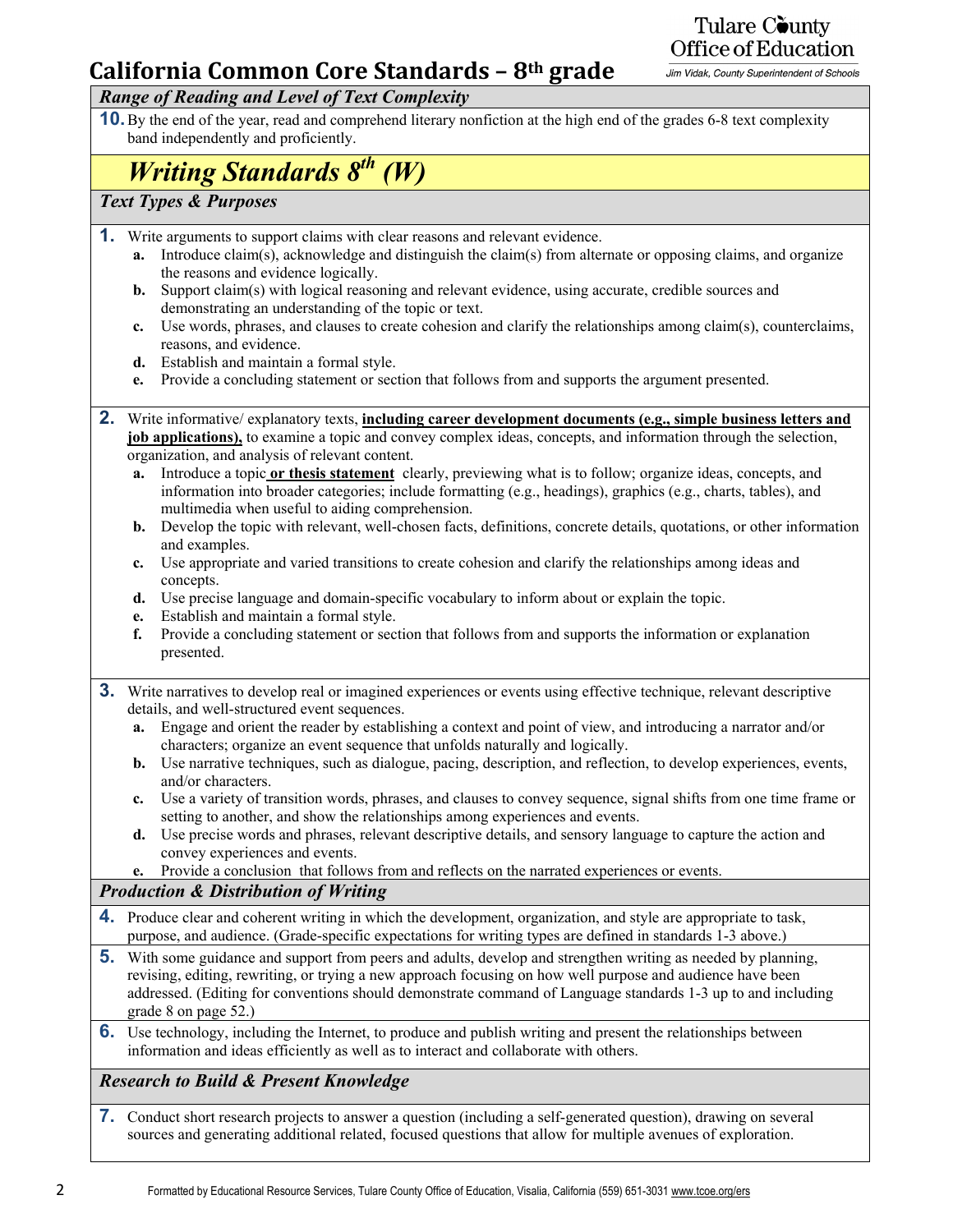## **California Common Core Standards – 8th grade**

Tulare County Office of Education

Jim Vidak, County Superintendent of Schools

- **8.** Gather relevant information from multiple print and digital sources; using search terms effectively; assess the credibility and accuracy of each source; and quote or paraphrase the data and conclusions of others while avoiding plagiarism and following a standard format for citation.
- **9.** Draw evidence from literary or informational texts to support analysis, reflection, and research.
	- **a.** Apply *grade 8 Reading standards* to literature (e.g., "Analyze how a modern work of fiction draws on themes, patterns of events, or character types from myths, traditional stories, or religious works such as the Bible, including describing how the material is rendered new").
	- **b.** Apply *grade 8 Reading standards* to literary nonfiction (e.g., "Delineate and evaluate the argument and specific claims in a text, assessing whether the reasoning is sound and the evidence is relevant and sufficient; recognize when irrelevant evidence is introduced").

## *Range of Writing*

**10.** Write routinely over extended time frames (time for research, reflection, and revision) and shorter time frames (a single sitting or a day or two) for a range of discipline-specific tasks, purposes, and audiences.

# *Speaking & Listening Standards 8th (SL)*

## *Comprehension & Collaboration*

- **1.** Engage effectively in a range of collaborative discussions (one-on-one, in groups, and teacher-led) with diverse partners on *grade 8 topics, texts, and issues,* building on others' ideas and expressing their own clearly.
	- **a.** Come to discussions prepared, having read or research material under study; explicitly draw on that preparation by referring to evidence on the topic, text, or issue to probe and reflect on ideas under discussion.
	- **b.** Follow rules for collegial discussions and decision-making, track progress toward specific goals and deadlines, and define individual roles as needed.
	- **c.** Pose questions that connect the ideas of several speakers and respond to others' questions and comments with relevant evidence, observations, and ideas.
	- **d.** Acknowledge new information expressed by others, and, when warranted, qualify or justify their own views in light of the evidence presented.
- **2.** Analyze the purpose of information presented in diverse media and formats (e.g., visually, quantitatively, orally) and evaluate the motives (e.g., social, commercial, political) behind its presentation.
- **3.** Delineate a speaker's argument and specific claims, evaluating the soundness of the reasoning and relevance and sufficiency of the evidence and identifying when irrelevant evidence is introduced.

## *Presentation of Knowledge & Ideas*

- **4.** Present claims and findings **(e.g., argument, narrative, response to literature presentations)**, emphasizing salient points in a focused, coherent manner with relevant evidence, sound valid reasoning and well-chosen detail; use appropriate eye contact, adequate volume, and clear pronunciation.
	- **a. Plan and present a narrative that : establishes a context and point of view, presents a logical sequence, uses narrative techniques (e.g., dialogue, pacing, description, sensory language), uses a variety of transitions, and provides a conclusion that reflects the experience.**
- **5.** Integrate multimedia and visual displays into presentations to clarify information, strengthen claims and evidence, and add interest.
- **6.** Adapt speech to a variety of contexts and tasks, demonstrating a command of formal English when indicated or appropriate. (See grade 8 Language standards 1 and 3 on page 52 for specific expectations.)